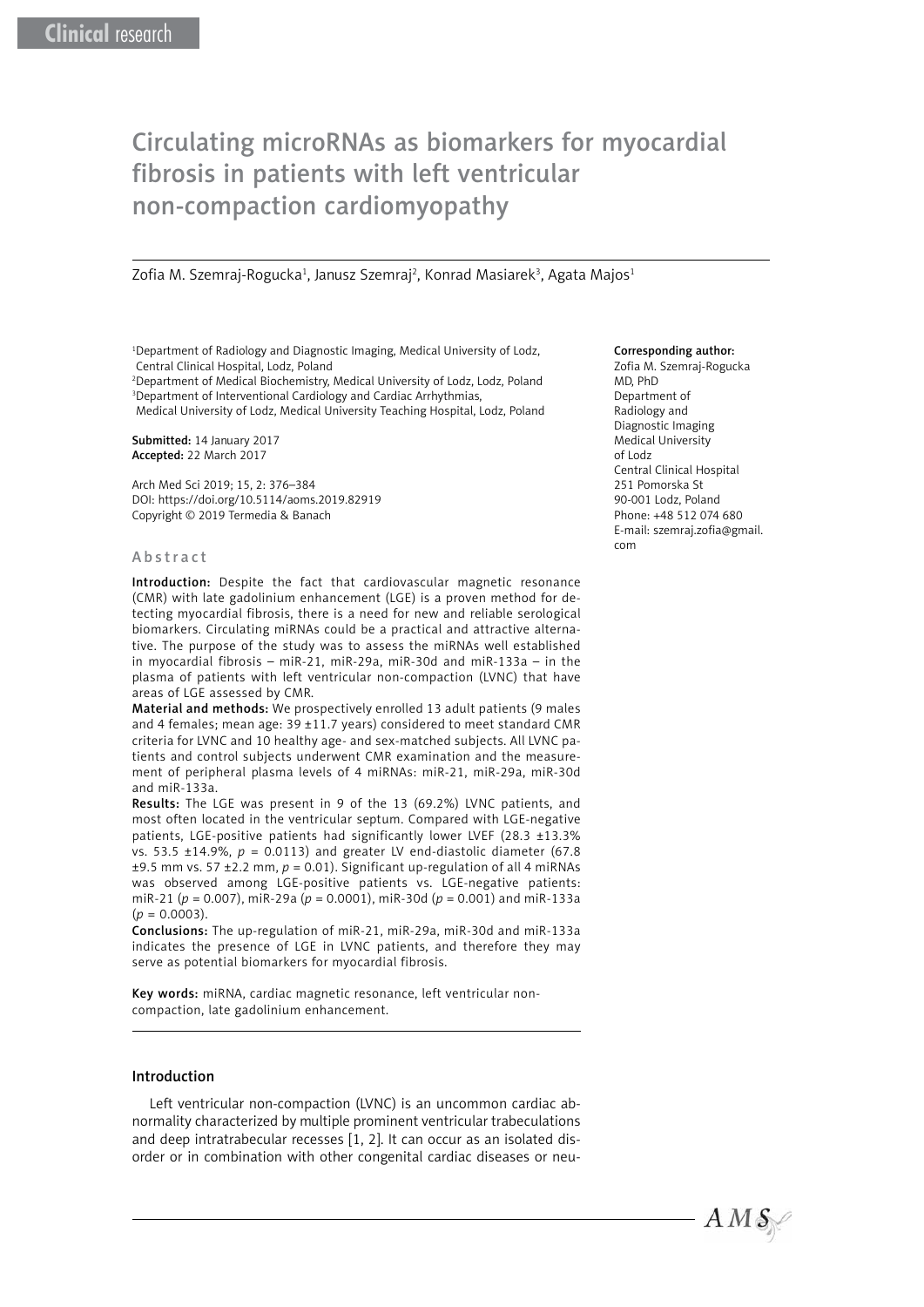romuscular conditions [3–5]. Myocardial fibrosis is a common characteristic of LVNC, related to clinical disease severity and left ventricle (LV) systolic dysfunction [6, 7].

Cardiovascular magnetic resonance (CMR) with late gadolinium enhancement (LGE) is a proven method for noninvasive detection of myocardial fibrosis that contributes to heart failure, arrhythmias and sudden death [8, 9]. Nevertheless, CMR is limited by high cost and low availability, and contraindicated in patients with significant renal dysfunction and implanted cardiac devices. Therefore there is a need for new and reliable serological biomarkers to detect myocardial fibrosis.

MicroRNAs (miRNAs) are small, noncoding RNAs that post-transcriptionally regulate gene expression and have a well-documented role in the regulation of the cardiovascular system [10]. Some of them, that is miRNAs miR-21, miR-29a, miR-30d and miR-133a, are also involved in myocardial fibrosis [11, 12]. However, circulating miRNAs serving as potential biomarkers for myocardial fibrosis in LVNC patients have not been described so far. Hence, the aim of this study was to assess the miRNAs well established in myocardial fibrosis – miR-21, miR-29a, miR-30d and miR-133a – in the plasma of patients with LVNC that have areas of LGE assessed by CMR.

# Material and methods

# Patient population

The study included 13 unrelated patients with isolated LVNC diagnosed in the period 2012–2016. The diagnosis of isolated LVNC was based on the presence of the following cardiac MRI and clinical criteria [13]: (a) appearance of two distinct myocardial layers; (b) marked trabeculation and deep intertrabecular recesses within the non-compacted layer; (c) end-diastolic ratio of non-compacted-to-compacted (NC : C) myocardium > 2.3 : 1, and (d) absence of other associated congenital or acquired heart disease. Clinical information was obtained from the medical database.

In addition, 10 healthy age- and sex-matched subjects were enrolled in the study to serve as controls. None of the selected healthy subjects had an abnormal blood pressure response to exercise or a family history of cardiovascular disease. All LVNC patients and controls underwent comprehensive CMR studies as well as venous blood sampling on the same day. The study protocol was approved by the institutional ethics committee and written informed consent was given by all patients.

# RNA extraction

miRNAs were isolated from 400 µl samples of serum taken from patients with LVNC and healthy controls using the *mir*Vana PARIS Kit (Ambion) according to the manufacturer's protocol [14]. The amount and quality of the isolated RNA was checked with the Agilent RNA 6000 Nano Kit in accordance with the manufacturer's recommendations using the 2100 Bioanalyzer (Agilent Technologies). Complementary DNA (cDNA) was transcribed from RNA using the TaqMan RNA Reverse Transcription kit (Applied Biosystems).

# Real-time RT-PCR of selected miRNA

miRNA conversion to cDNA was performed using the TaqMan MicroRNA Reverse Transcription Kit (Applied Biosystems, Carlsbad, CA). The samples were incubated (30 min at 16°C and 30 min at 42°C) in a thermocycler (Biometra). Reverse transcriptase was inactivated (5 min at 85°C) and the obtained cDNA was stored at –80°C. Five nmol mirVana miRNA Mimic (cel-miR-39) was used as an endogenous control (Ambion, Austin, TX) for normal reverse transcription conditions. Realtime RT-PCR was performed by using 1 ng of cDNA, TaqMan probes: 477975\_mir, 478002\_mir, 479362-mir, mo481491\_mir specific for mir 21, miR 29a, miR 30d, miR 133a and 2xTaqMan Universal PCR Master Mix (Applied Biosystems). RNU 48 was used as an endogenous control to estimate expression of miRNA genes. Each target probe was amplified in a separate 96-well plate. All samples were incubated at 50°C for 2 min and at 95°C for 10 min, and then cycled at 95°C for 30 s, at 60°C for 30 s and at 72°C for 1 min; 40 cycles were performed. Fluorescence emission data were captured and miRNA levels were quantified using the critical threshold (*Ct*) value in total. Analyses were performed with the ABI Prism 7000 (SDS Software). Controls without RT and with no template cDNA were performed with each assay. Relative gene expression levels were obtained using the ∆∆*Ct* standard 2–∆∆*ct* calculations and expressed as a fold change of the control sample [15]. Amplification specific transcripts were further confirmed by obtaining melting curve profiles.

# CMR image acquisition and analysis

All CMR examinations were performed using the Magnetom Avanto 1.5T scanner (Siemens, Erlanger, Germany) with a 32-channel cardiac coil. Retrospective electrocardiographic gated cine images were acquired using true fast imaging with a steady-state free precession sequence in three long-axis views (LV two-chamber and four-chamber long-axis, and LV outflow tract) and short-axis views encompassing the entire LV from base to apex. After baseline imaging, an injection of gadolinium at a dose of 0.2 mg/kg (Gadovist, Bayer Health Care) was administered. Ten minutes later,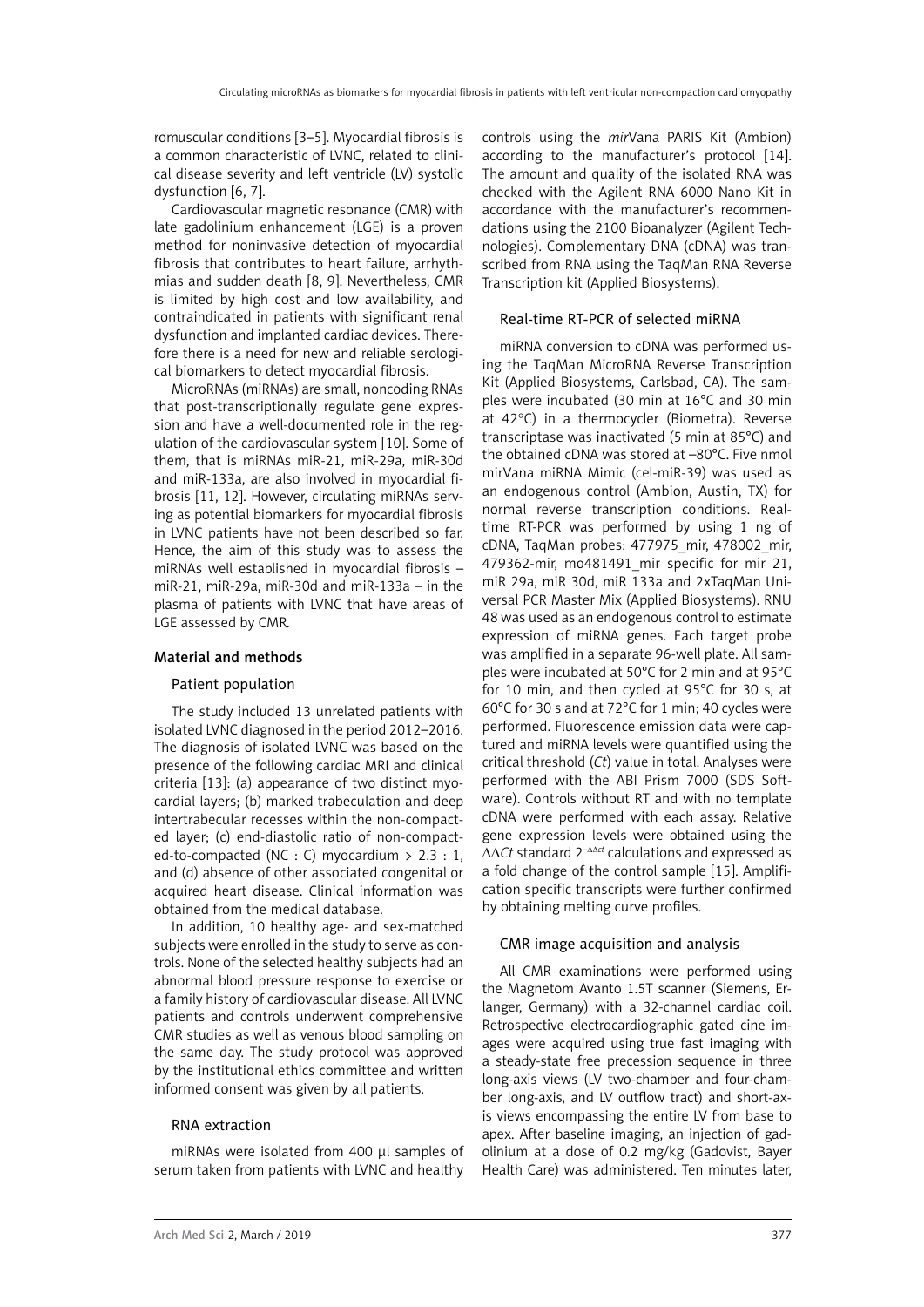the LGE images were obtained using an ECG-triggered, segmented inversion-recovery gradient-echo pulse sequence at the three long-axis and standard short-axis views covering the whole LV.

All CMR data were analyzed using Argus post-processing software (Siemens Medical Systems). The LV ejection fraction and ventricular volumes were measured on the SAX cine images. The presence or absence of non-compaction and LGE was qualitatively assessed using the AHA 17 segment model [16]. The ratio of non-compacted to compacted (NC/C) myocardium was measured for each involved myocardial segment in diastole, on short axis slices, and the maximum ratio was then used for analysis. As previously demonstrated, the assessment of NC/C ratio of the apex (segment 17) was excluded; non-compaction was defined as a ratio of non-compacted to compacted myocardium > 2.3 [13].

The presence of LGE was determined for each LV myocardial segment by reviewing all short and long axis contrast-enhanced images, with a particular focus on images with elevated signal intensity. The LGE was then quantified by a semiautomatic detection method using a signal intensity threshold of > 2 SD above a remote reference region [17]. The mass of LGE was expressed as a percentage of total left ventricular mass (LGE% of LV mass). Patterns of LGE were visually classified as subendocardial, subepicardial, midmyocardial, or transmural (LGE occupying  $\geq$  75% of LV wall thickness).

#### Statistical analysis

Continuous variables are expressed as the mean ± SD, and nominal variables as numbers and percentages. The normality of data was examined using the Kolmogorov-Smirnov test while the hypothesis determining the equality of variance was verified via the Levene test. Differences in continuous variables between the groups were assessed using Student's *t*-test or the Mann-Whitney U-test. The  $\chi^2$  test or Fisher's exact test was used for non-continuous variables. The  $\chi^2$  test with Yates' correction and Fisher's test were used when the observed frequencies were less than 10. Pearson's test was used to evaluate the potential correlation between clinical variables and miRNA levels. A statistical analysis was performed using the SPSS 14.0 (SPSS) statistical package. For all calculations, *p* < 0.05 was considered significant.

#### Results

## Clinical characteristics

The clinical characteristics of the study group are summarized in Table I. Thirteen patients were considered to meet the criteria for LVNC, as assessed by CMR. The mean age was  $39 \pm 11.7$  years (range: 25–57 years) and 9 (69%) were male. Most of the patients (69.2%) were seriously symptomatic (New York Heart Association (NYHA) func-

| Parameter                    | LVNC $(n = 13)$ | Controls $(n = 10)$ | P-value |
|------------------------------|-----------------|---------------------|---------|
| Age:                         |                 |                     | 0.3970  |
| Mean (SD)                    | 39.0 (11.7)     | 35.7(6.3)           |         |
| Range (min.-max.)            | $25.0 - 57.0$   | $22.0 - 45.0$       |         |
| Median                       | 39.0            | 37.0                |         |
| 95% CI                       | $31.9 - 46.1$   | $31.2 - 40.2$       |         |
| Sex:                         |                 |                     | 0.6450  |
| Female                       | 4 (30.8%)       | $4(40.0\%)$         |         |
| Male                         | $9(69.2\%)$     | $6(60.0\%)$         |         |
| NYHA functional class III/IV | $9(69.2\%)$     | $0(0.0\%)$          | 0.0007  |
| Thromboembolic events        | $3(23.1\%)$     | $0(0.0\%)$          | 0.1033  |
| Abnormal ECG                 | 10 (76.9%)      | $0(0.0\%)$          | 0.0002  |
| VT/VF                        | 4 (30.8%)       | $0(0.0\%)$          | 0.0536  |
| Smoker                       | 3(23.1%)        | $1(10.0\%)$         | 0.4121  |
| <b>Diabetes</b>              | 1(7.7%)         | $0(0.0\%)$          | 0.3698  |
| Hypertension                 | 1(7.7%)         | $0(0.0\%)$          | 0.3698  |

Table I. Clinical characteristics of LVNC patients and controls

*Data are expressed as mean ± SD, and n (%). Bold text indicates a significant p-value of < 0.05. NYHA – New York Heart Association, ECG – electrocardiography, VT/VF – ventricular tachycardia/ventricular fibrillation.*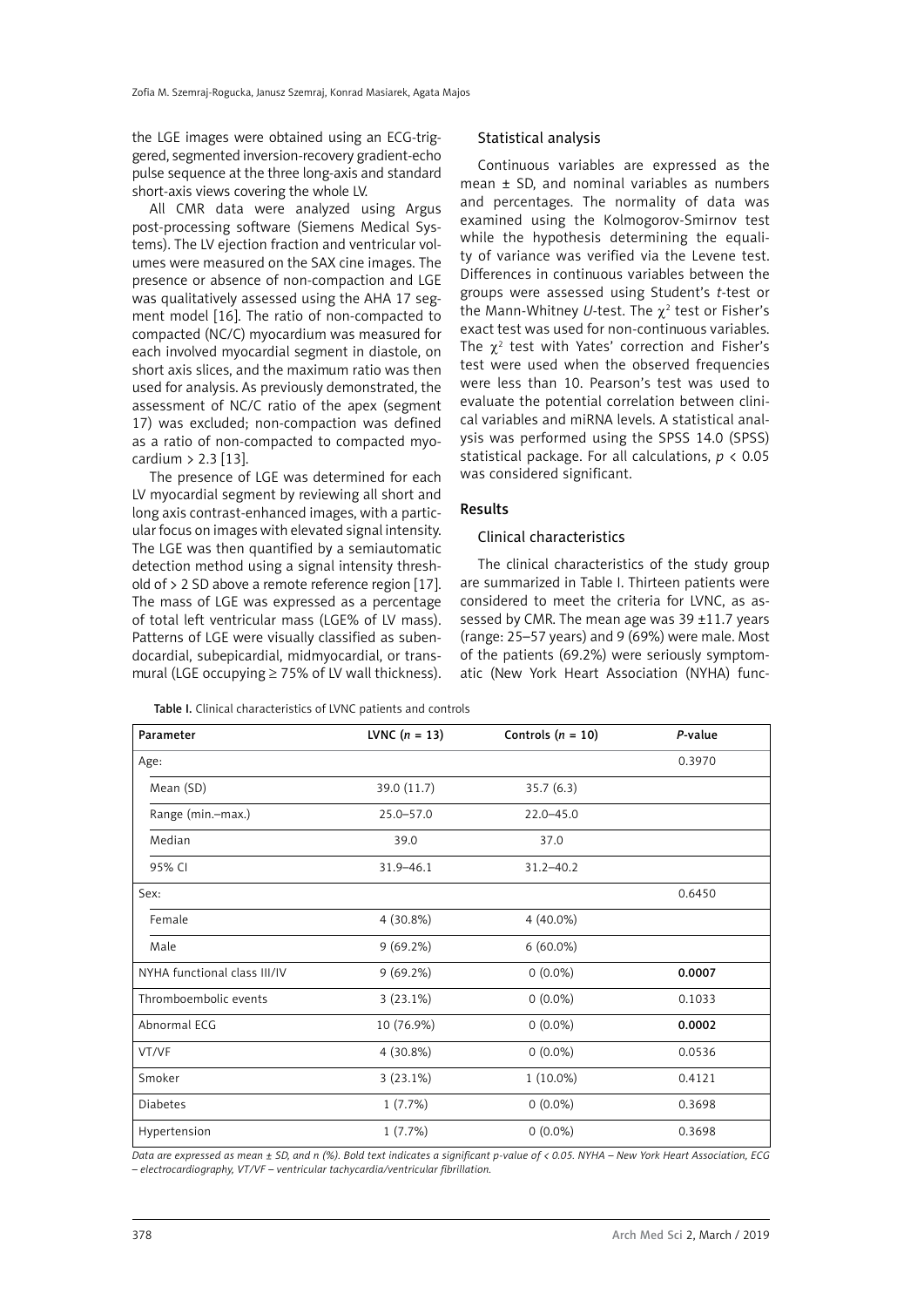tional classes III/IV). Four (30.8%) patients presented with documented ventricular arrhythmia, 3 (23.1%) patients had signs of systemic emboli and most of the patients (76.9%) had an abnormal ECG. In our study 3 of the 13 patients underwent invasive coronary angiography, according to the clinical judgment at the time of diagnosis. Only one patient had coronary artery lesions causing greater than 50% narrowing with no history of myocardial infarction. Clinical information was obtained from the medical database. The control group comprised 10 healthy volunteers aged 35.7 ±6.3 years.

## CMR imaging findings

The CMR characteristics of patients with LVNC and controls are listed in Table II. The mean IVFF and end-diastolic volume (EDV) in the LVNC group were 36.1 ±17.9% and 269.5 ±143.3 ml, respectively, whereas all subjects in the control group demonstrated normal CMR findings.

The mean number of non-compacted segments per patient was 6.7 ±1.8 and the mean NC/C ratio was 4.0  $\pm$ 1.7. The areas of non-compaction were most commonly observed at the apex, the anterior and the lateral walls, mainly on their apical and mid-cavity segments.

The LGE was present in 9 of the 13 (69.2%) LVNC patients. The LGE was observed most frequently in the ventricular septum commonly on basal and mid-cavity segments. The distribution of LGE was midmyocardial (*n* = 37; 72%), subepicardial (*n* = 7; 14%), transmural (*n* = 5; 10%) and subendocardial ( $n = 2$ ; 4%) in a total of 51 LGE (+) left ventricular segments. The volume of LGE as a percentage of the total LV volume was 8.2 ±1.8% using the 2-SD method (Table III).

The detailed results of the CMR findings between LGE (+) and LGE (–) patients are given in Table III. Compared LGE (–) patients, LGE (+) patients had significantly lower LVEF (28.3 ±13.3% vs. 53.5 ±14.9%,  $p = 0.0113$ ) and greater LV end-diastolic diameter (67.8  $\pm$ 9.5 mm vs. 57  $\pm$ 2.2 mm,  $p = 0.01$ ). The mean NC/C ratio was greater in LGE (+) patients compared to the LGE (–) group  $(4.4 \pm 1.8 \text{ vs. } 2.9 \pm 0.3, p = 0.0253)$ . There were no significant differences in terms of the number of non-compacted segments between LGE (+) and

| Table II. Cardiovascular magnetic resonance characteristics of LVNC patients and controls |  |  |  |
|-------------------------------------------------------------------------------------------|--|--|--|
|-------------------------------------------------------------------------------------------|--|--|--|

| Parameter                           | LVNC $(n = 13)$ | Controls $(n = 10)$ | P-value |
|-------------------------------------|-----------------|---------------------|---------|
| Non-compacted segments per patient: |                 |                     |         |
| Mean (SD)                           | 6.7(1.8)        | 0.0(0.0)            |         |
| Range (min.-max.)                   | $4.0 - 10.0$    | $0.0 - 0.0$         |         |
| Non-compacted/compacted ratio:      |                 |                     |         |
| Mean (SD)                           | 4.0(1.7)        | 0.0(0.0)            |         |
| Range (min.-max.)                   | $2.5 - 9.0$     | $0.0 - 0.0$         |         |
| LV end-diastolic diameter:          |                 |                     | 0.0004  |
| Mean (SD)                           | 64.5(9.4)       | 52.6(3.3)           |         |
| Range (min.-max.)                   | $55.0 - 80.0$   | $47.0 - 56.0$       |         |
| LV end-diastolic volume:            |                 |                     | 0.0001  |
| Mean (SD)                           | 269.5 (143.3)   | 138.1 (13.9)        |         |
| Range (min.-max.)                   | 160.0-655.0     | 120.0-160.0         |         |
| LV end-systolic volume:             |                 |                     | 0.0001  |
| Mean (SD)                           | 190.3 (143.5)   | 52.4(8.7)           |         |
| Range (min.-max.)                   | 70.0-525.0      | $40.0 - 72.0$       |         |
| LV ejection fraction:               |                 |                     | 0.0003  |
| Mean (SD)                           | 36.1 (17.9)     | 61.0(5.1)           |         |
| Range (min.-max.)                   | $11.0 - 66.0$   | 55.0-69.0           |         |
| LGE presence                        | 9(69.2%)        | $0(0.0\%)$          | 0.0007  |

*Data are expressed as mean ± SD, range and n (%). Bold text indicates a significant p-value of < 0.05. LVNC – left ventricular noncompaction, LGE – late gadolinium enhancement, LV – left ventricle.*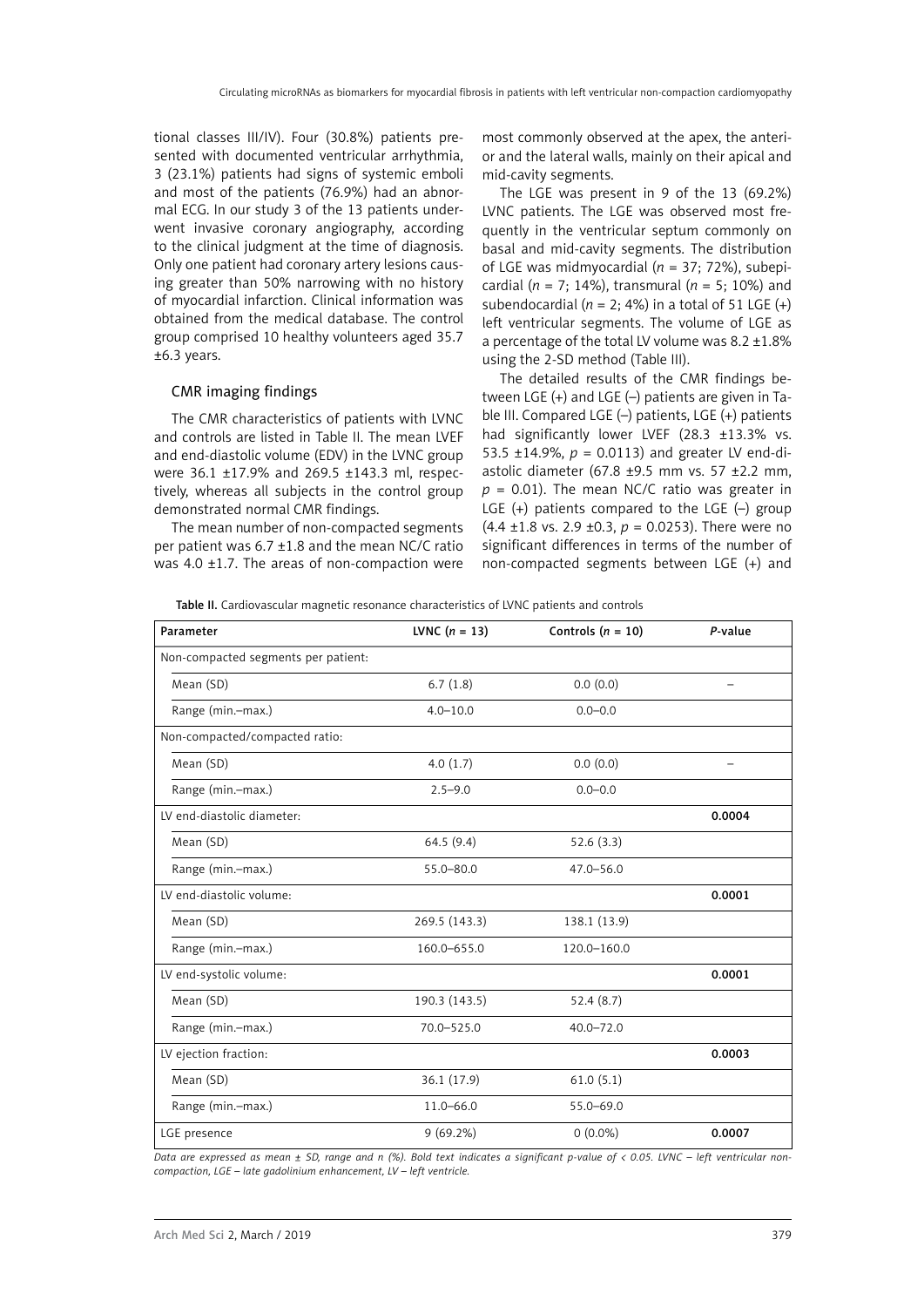| Table III. Cardiovascular magnetic resonance characteristics in LVNC patients with LGE $(-)$ and LGE $(+)$ |  |
|------------------------------------------------------------------------------------------------------------|--|
|------------------------------------------------------------------------------------------------------------|--|

| Parameter                           | LGE $(+)$ $(n = 9)$ | LGE $(-)$ $(n = 4)$ | LVNC $(n = 13)$ | P-value |
|-------------------------------------|---------------------|---------------------|-----------------|---------|
| Non-compacted segments per patient: |                     |                     |                 | 0.5770  |
| Mean (SD)                           | 6.9(2.1)            | 6.3(1.0)            | 6.7(1.8)        |         |
| Range (min.-max.)                   | $4.0 - 10.0$        | $5.0 - 7.0$         | $4.0 - 10.0$    |         |
| Non-compacted/compacted ratio:      |                     |                     |                 | 0.0253  |
| Mean (SD)                           | 4.4(1.8)            | 2.9(0.3)            | 4.0(1.7)        |         |
| Range (min.-max.)                   | $2.7 - 9.0$         | $2.5 - 3.2$         | $2.5 - 9.0$     |         |
| LV end-diastolic diameter:          |                     |                     |                 | 0.0100  |
| Mean (SD)                           | 67.8(9.5)           | 57.0(2.2)           | 64.5(9.4)       |         |
| Range (min.-max.)                   | $55.0 - 80.0$       | $55.0 - 60.0$       | $55.0 - 80.0$   |         |
| LV end-diastolic volume:            |                     |                     |                 | 0.3159  |
| Mean (SD)                           | 303.9 (161.8)       | 192.0 (27.1)        | 269.5 (143.3)   |         |
| Range (min.-max.)                   | 170.0-655.0         | 160.0-220.0         | 160.0-655.0     |         |
| LV end-systolic volume:             |                     |                     |                 | 0.0538  |
| Mean (SD)                           | 234.8 (151.8)       | 90.3(39.8)          | 190.3 (143.5)   |         |
| Range (min.-max.)                   | 88.0-525.0          | 70.0-150.0          | 70.0-525.0      |         |
| LV ejection fraction:               |                     |                     |                 | 0.0113  |
| Mean (SD)                           | 28.3(13.3)          | 53.5 (14.9)         | 36.1 (17.9)     |         |
| Range (min.-max.)                   | $11.0 - 50.0$       | $32.0 - 66.0$       | $11.0 - 66.0$   |         |
| LGE of LV mass, %:                  |                     |                     |                 |         |
| Mean (SD)                           | 8.2(1.8)            |                     | 8.2(1.8)        |         |
| Range (min.-max.)                   | $5.0 - 11.0$        |                     | 8.2(1.8)        |         |

*Data are expressed as mean ± SD, range and percentage. Bold text indicates a significant p-value of < 0.05. LVNC – left ventricular noncompaction, LGE – late gadolinium enhancement, LV – left ventricle.*

LGE (–) patients. Figure 1 shows examples of CMR images of patients with LVNC.

# Correlation between miRNAs and CMR results

#### miRNA findings in LVNC patients vs. controls

The plasma miRNA results of patients with LVNC and controls are listed in Table IV. Four plasma miRNAs levels, that is miR-21, miR-29a, miR-30d and miR-133a, were assessed in 13 LVNC patients and 10 age- and sex-matched healthy controls. Plasma levels of all 4 miRNAs were found to be significantly increased in LVNC patients compared to healthy controls: miR-21 (0.263-fold, *p* = 0.0013), miR-29a (0.222-fold, *p* = 0.0024), miR-30d (0.093-fold, *p* = 0.0003) and miR-133a (0.071-fold,  $p = 0.0003$ ). Moreover, significant up-regulation of all 4 miRNAs was observed among LGE (+) patients vs. LGE (–) patients: miR-21 (0.059 fold, *p* = 0.007), miR-29a (0.038-fold, *p* = 0.0001), miR-30d (0.0-fold, *p* = 0.001) and miR-133a (0.022-fold, *p* = 0.0003) (Table V). Figure 2 shows significant differences in plasma miRNAs levels between LGE (+), LGE (–) patients and controls.

# In this analysis, a significant correlation between miRNA levels and CMR results in LVNC patients was found only for a few parameters. We found a positive correlation between miRNAs and NC/C ratio for miR-29a (*r* = 0.62, *p* = 0.0247) and miR-21 (*r* = 0.61, *p* = 0.0273). Another positive correlation was found between LV-ESV (end-systolic volume) and miR-21 ( $r = 0.56$ ,  $p = 0.0483$ ). However, there was no correlation between miRNA levels and such CMR parameters as the number of non-compacted segments, LV end-diastolic diameter, LVEDV and LVEF. Moreover, we did not find any correlation between circulating miRNAs and LGE% of LV mass.

## Discussion

This study investigated the circulating levels of 4 well-established miRNAs in myocardial fibrosis – miR-21, miR-29a, miR-30d and miR-133a – in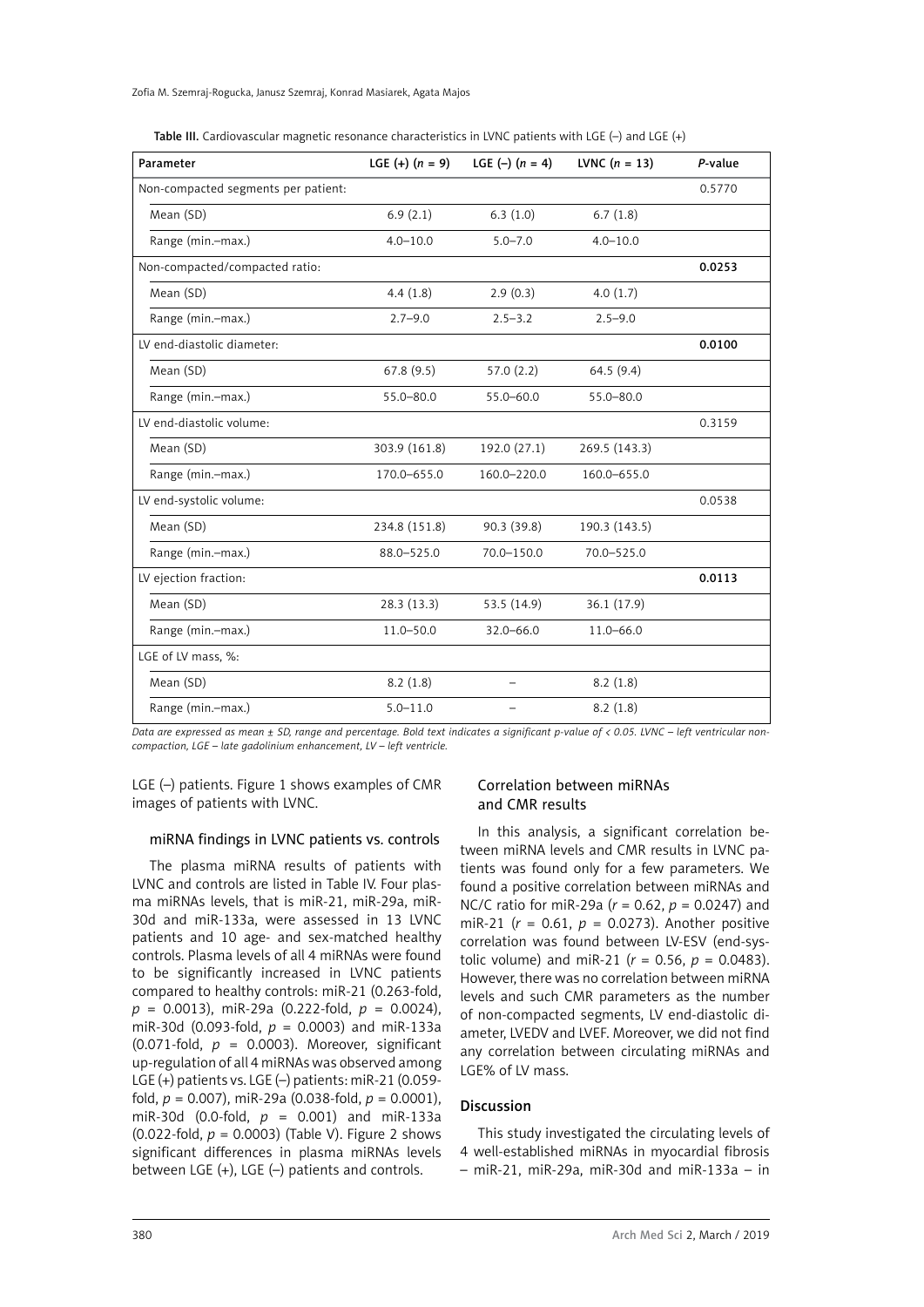

Figure 1. Examples of cardiac magnetic resonance images of different patients with left ventricular non-compaction. Short axis (A) and four chamber (B) images with steady-state free precession (SSFP) sequences showing two layer structure with prominent trabeculations and deep intertrabecular recesses. Short axis (C) image of transmural and subendocardial late gadolinium enhancement in the basal anterolateral and inferolateral segments. Four-chamber (D) image of late gadolinium enhancement with mid-myocardial distribution in the interventricular septum

patients with LVNC and healthy individuals. Our aim was to assess whether circulating miRNAs can serve as potential biomarkers for myocardial fibrosis in LVNC patients. To the best of our knowledge, this is the first study to examine the diagnostic value of circulating miRNAs for the detection of myocardial fibrosis in LVNC patients. We found that plasma levels of all 4 miRNAs were significantly higher in LVNC patients compared to healthy controls. Moreover, significant up-regulation of all analyzed miRNAs was observed among patients with vs. without LGE based on the CMR study. Our results suggest that up-regulation of the circulating miRNAs miR-21, miR-29a, miR-30d and miR-133a is related to the presence of myocardial scars in LVNC patients.

The LVNC has a broad spectrum of clinical manifestations that range from asymptomatic status and progressive dysfunction to arrhythmias and heart failure, which have been found to be associated with myocardial fibrosis [6, 7]. In the present study we evaluated the relationship between the prevalence of myocardial fibrosis, clinical characteristics and other CMR findings. In agreement with previous studies, we observed that the

presence of LGE, indicative of myocardial fibrosis, is related to adverse clinical outcome (expressed by NYHA III/IV, abnormal ECG, and ventricular arrhythmias) and reduced ventricular function [6, 7]. In our study, LGE was a common finding, present in 9 (69%) out of 13 patients. It was observed in both non-compacted and compacted segments with prevalence of compacted zones. This confirms the concept that LVNC is a diffuse process which includes both non-compacted and morphologically normal segments [18, 19]. Compared to LGE (–) patients, LGE (+) patients had a significantly lower LVEF and a greater LV end-diastolic diameter. The presence of LGE was associated with ventricular arrhythmias and abnormal ECG. The CMR with LGE is a proven method for detecting myocardial fibrosis [8, 9]. Nevertheless, due to some contraindications and limitations of CMR, there is a need for new and reliable serological biomarkers to detect myocardial fibrosis.

The expression profile of miRNAs is gaining popularity because they are key regulators in gene expression networks, can influence many biological processes and have also shown promise as biomarkers of the disease. Moreover, they have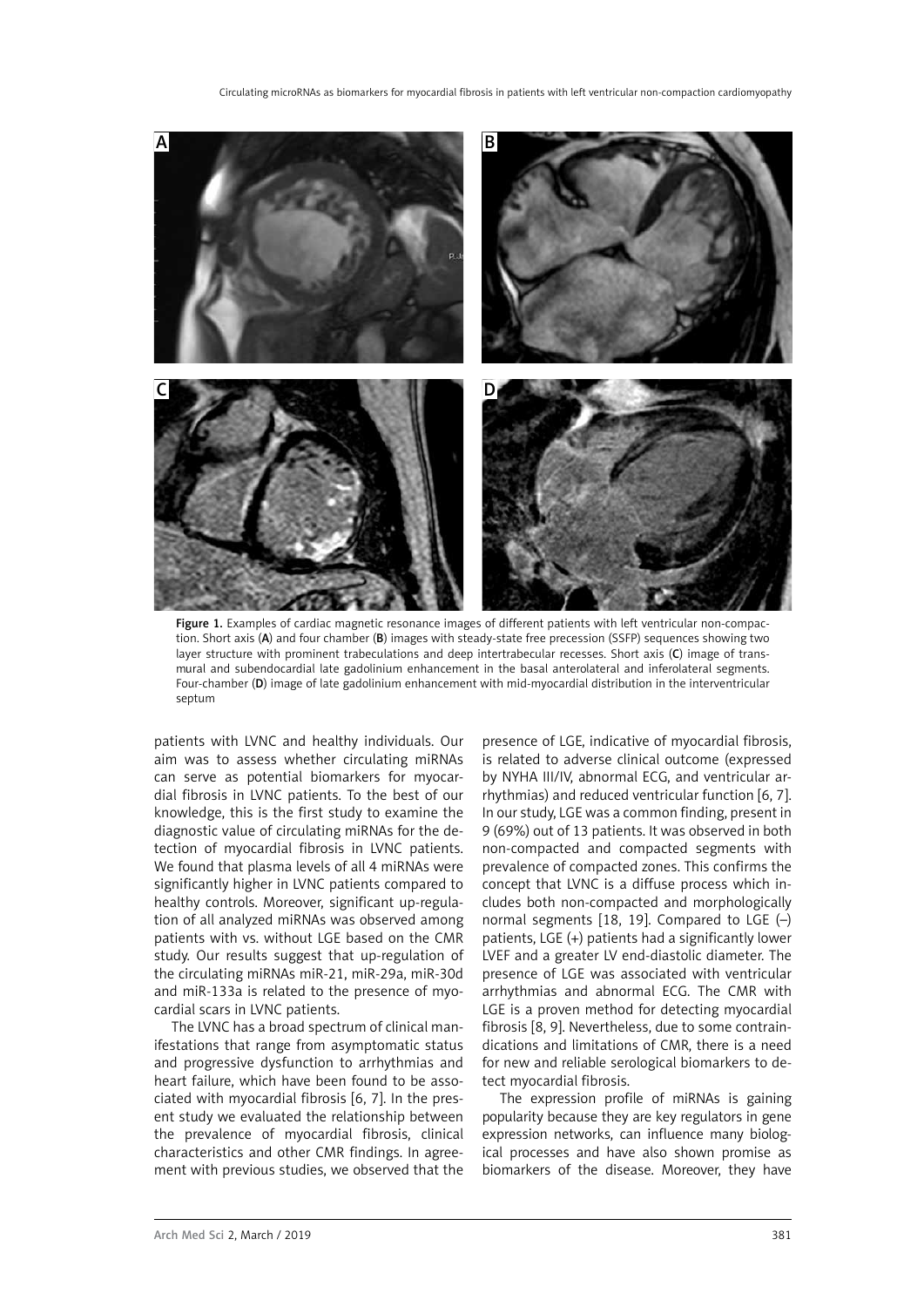Zofia M. Szemraj-Rogucka, Janusz Szemraj, Konrad Masiarek, Agata Majos

| Table IV. Plasma miRNA results in LVNC patients and controls |  |
|--------------------------------------------------------------|--|
|--------------------------------------------------------------|--|

| Parameter         | <b>LVNC</b> $(n = 13)$ | Controls $(n = 10)$ | P-value |
|-------------------|------------------------|---------------------|---------|
| $miR-21:$         |                        |                     | 0.0013  |
| Mean (SD)         | 0.654(0.310)           | 0.185(0.047)        |         |
| Range (min.-max.) | $0.191 - 0.931$        | $0.119 - 0.241$     |         |
| $miR-29a:$        |                        |                     | 0.0024  |
| Mean (SD)         | 0.592(0.279)           | 0.185(0.057)        |         |
| Range (min.-max.) | $0.145 - 0.878$        | $0.107 - 0.269$     |         |
| $miR-30d:$        |                        |                     | 0.0003  |
| Mean (SD)         | 0.265(0.120)           | 0.097(0.027)        |         |
| Range (min.-max.) | $0.054 - 0.428$        | $0.056 - 0.141$     |         |
| $miR-133a:$       |                        |                     | 0.0003  |
| Mean (SD)         | 0.209(0.100)           | 0.070(0.029)        |         |
| Range (min.-max.) | $0.043 - 0.355$        | $0.029 - 0.116$     |         |

*Data are expressed as mean ± SD and range. Bold text indicates a significant p-value of < 0.05. LVNC – left ventricular non-compaction.*

| <b>Table V.</b> Plasma miRNA results in LVNC patients with LGE $(-)$ and LGE $(+)$ |  |  |  |
|------------------------------------------------------------------------------------|--|--|--|
|------------------------------------------------------------------------------------|--|--|--|

| Parameter         | LGE $(+)$ $(n = 9)$ | LGE $(-)$ $(n = 4)$ | <b>LVNC</b> $(n = 13)$ | P-value |
|-------------------|---------------------|---------------------|------------------------|---------|
| $miR-21:$         |                     |                     |                        | 0.0070  |
| Mean (SD)         | 0.847(0.085)        | 0.219(0.026)        | 0.654(0.310)           |         |
| Range (min.-max.) | 0.698-0.931         | $0.191 - 0.245$     | $0.191 - 0.931$        |         |
| $miR-29a:$        |                     |                     |                        | 0.0001  |
| Mean (SD)         | 0.764(0.091)        | 0.206(0.053)        | 0.592(0.279)           |         |
| Range (min.-max.) | $0.633 - 0.878$     | $0.145 - 0.269$     | $0.145 - 0.878$        |         |
| $miR-30d:$        |                     |                     |                        | 0.0010  |
| Mean (SD)         | 0.326(0.075)        | 0.126(0.075)        | 0.265(0.120)           |         |
| Range (min.-max.) | $0.187 - 0.428$     | $0.054 - 0.232$     | $0.054 - 0.428$        |         |
| miR-133a:         |                     |                     |                        | 0.0003  |
| Mean (SD)         | 0.263(0.061)        | 0.087(0.039)        | 0.209(0.100)           |         |
| Range (min.-max.) | $0.169 - 0.355$     | $0.043 - 0.124$     | $0.043 - 0.355$        |         |

*Data are expressed as mean ± SD and range. Bold text indicates a significant p-value of < 0.05. LGE – late gadolinium enhancement, LVNC – left ventricular non-compaction.*

a well-documented role in the regulation of the cardiovascular system and play an important role in the pathogenesis of heart failure [10, 20, 21]. Some of them, that is miR-21, miR-29a, miR-30d and miR-133a, are involved in myocardial fibrosis [11, 12]. MiR-21 and miR-29a are directly involved in cardiac fibrosis. MiR-21 is predominantly expressed in cardiac fibroblasts and has been shown to promote fibroblast survival through regulation of the extracellular signal-regulated kinase–mitogen-activated protein kinase (ERK–MAPK) signaling pathway, via the inhibition of sprouty homologue 1 [22]. In myocardial infarction, miR-21 is up-regulated in the border zone of infarcted areas and could increase the collagen content in part through inhibition of TGF-β receptor III [23]. Moreover, miR-21 up-regulated by TGF-β could promote cardiac fibrosis by stimulating EndMT of endothelial cells [24]. MiR-29a is another miRNA involved in cardiac fibrosis, produced mostly by fibroblasts. It is the best characterized direct regulator of extracellular matrix protein synthesis [25]. In addition, miR-29a has been proposed as a potential biomarker of fibrosis and for myocardial remodeling assessment in hypertrophic cardiomyopathy [26]. Another two miRNAs, miR-133 and miR-30, have also been found to be involved in fibrosis by targeting connective tissue growth factor (CTGF) [27]. The CTGF is considered a key mole-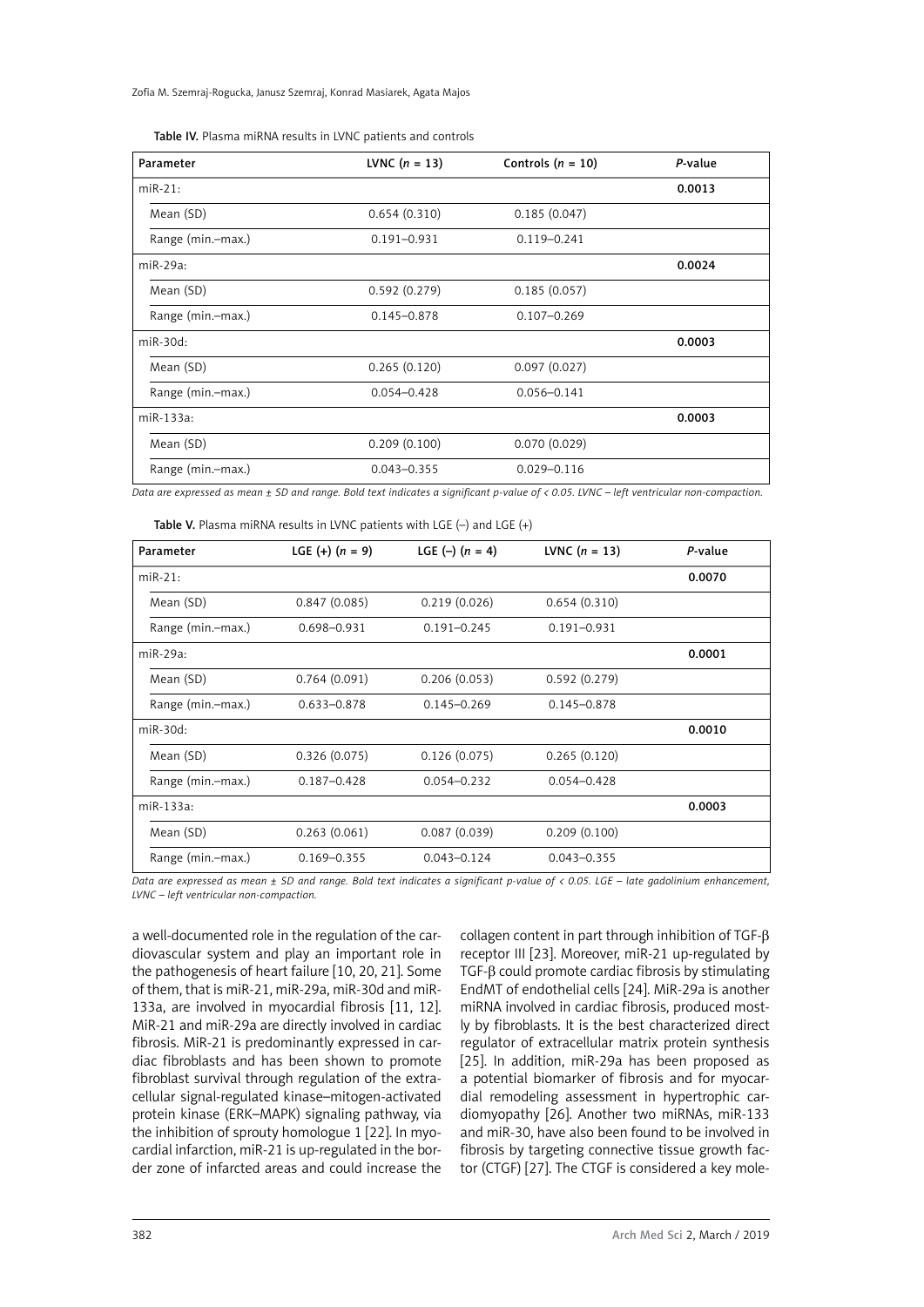

Figure 2. Expression of circulating miR-21 (A), miR-29a (B), miR-30d (C) and miR-133a (D) in plasma of LGE-negative  $(n = 4)$ , LGE-positive  $(n = 9)$  LVNC patients and controls  $(n = 10)$ 

*LGE – late gadolinium enhancement, LVNC – left ventricle non-compaction.*

cule in the control of extracellular matrix synthesis and seems to be an attractive therapeutic target for cardiac fibrosis [28]. Both miR-133 and miR-30 directly downregulate CTGF, and thereby establish an important role for these miRNAs in the control of structural changes in the myocardium [27]. The exact cause of cardiac fibrosis in LVNC has not been determined but is possibly associated with genetic predisposition, microvascular ischemia, coronary artery embolism and maladaptive LV remodeling [29–31]. Increased wall stress due to LV enlargement can lead to microvascular ischemia with subsequent myocyte necrosis and scar formation [32]. Interestingly, it is thought that the elevation of circulating miRNAs in patients with myocardial fibrosis is caused by their up-regulation in the stressed myocardium [33]. Since miRNAs play an important role in the pathogenesis of myocardial fibrosis, they are emerging as potential therapeutic targets in the treatment of heart failure.

The present study has some limitations. First, it was performed using a small sample size because of the relatively rare entity and its single-center nature. Moreover, we selected miRNAs according to the previous studies and existing evidence.

Thus, the possibility that unprofiled miRNAs may have a greater predictive utility than those examined cannot be excluded. Finally, further studies of larger populations with a multi-center approach are needed to confirm the clinical utility.

In conclusion, our study suggests that the upregulation of miR-21, miR-29a, miR-30d and miR-133a indicates the presence of LGE in LVNC patients, but it was not correlated, in our series, with the amount of LGE. Plasma levels of all 4 miRNAs were found significantly and similarly increased among patients with myocardial fibrosis, as based on CMR results. With further detailed elucidation miR-21, miR-29a, miR-30d and miR-133a may serve as potential biomarkers of the presence of myocardial fibrosis. Nevertheless, in the present study none of the 4 miRNAs was able to assess the severity of fibrosis itself. Circulating miRNAs could perhaps become a practical and attractive alternative to CMR for assessing the possible presence of myocardial fibrosis, since they are highly stable in body fluids, easily accessible and have no contraindications. However, for the quantification of fibrosis, CMR appears to remain the first-choice non-invasive technique.